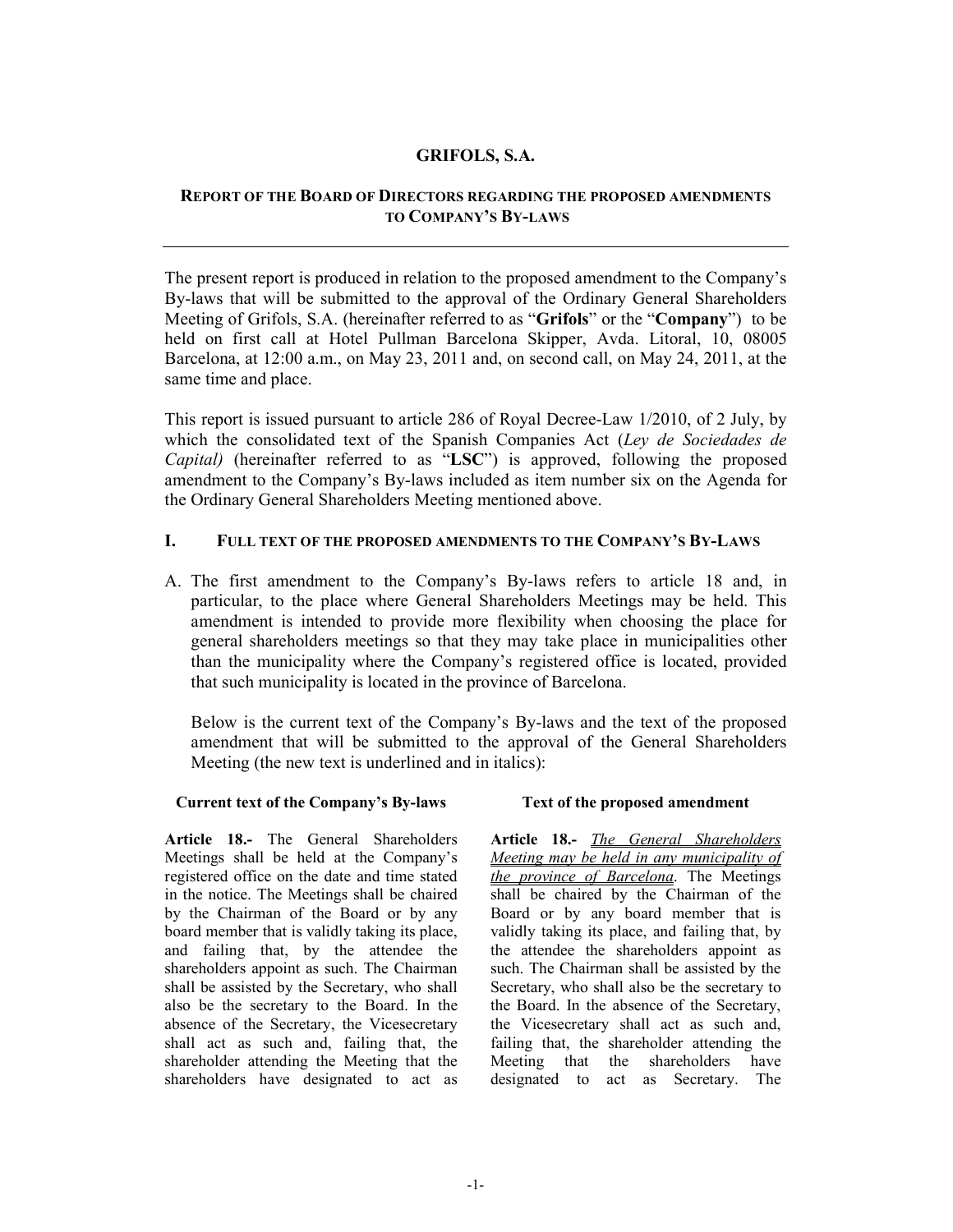Secretary. The Chairman shall lead the debate and resolve any questions arising at the meeting. Before debating over the items included on the Agenda, a list of the persons attending the meeting shall be prepared, stating for each attendee the capacity in which they are attending as well as the number of shares which they own or represent. The deliberations and resolutions adopted at the meeting shall be recorded in the minutes, which will be incorporated to the corresponding Book, and shall be approved in the manner provided by law. The certificates of such minutes issued by the Secretary to the Board and approved by the Chairman.

Chairman shall lead the debate and resolve any questions arising at the meeting. Before debating over the items included on the Agenda, a list of the persons attending the meeting shall be prepared, stating for each attendee the capacity in which they are attending as well as the number of shares which they own or represent. The deliberations and resolutions adopted at the meeting shall be recorded in the minutes, which will be incorporated to the corresponding Book, and shall be approved in the manner provided by law. The certificates of such minutes issued by the Secretary to the Board and approved by the Chairman.

B. The second amendment to the Company's By-laws refers to article 24.ter and, in particular, to the internal organization of the Audit Committee. Following the application for admission to quotation in the National Association of Securities Dealers Automated Quotation (NASDAQ) of the Non-Voting Shares that will be issued upon the closing of the acquisition of Talecris Biotherapeutics Holding Corp., both the Regulations of the Board of Directors and the Regulations of the Audit Committee will be amended so that they are in line with the requirements and independence criteria established in the NASDAQ Listing Rules. A proposal for the amendment of article 24.ter of the Company's By-laws is also included in order to make the rules relating to the distribution of positions within such body and the management of the Committee more flexible.

Below is the current text of the Company's By-laws and the text of the amendment that will be submitted to the approval of the General Shareholders Meeting (the new text is underlined and in italics):

### Current text of the Company's By-laws Text of the proposed amendment

### Article 24.ter.- The Audit Committee.- Article 24.ter.- The Audit Committee.-

- 1. The Audit Committee shall be comprised of a minimum of three (3) directors and a maximum of five (5) to be appointed by the Board of Directors. The Audit Committee shall in any case be made up with a majority of external directors with an adequate representation of independent directors.
- 2. The Chairman of the Committee, which position shall be held by an external director, shall be appointed by the Board

- 1. The Audit Committee shall be comprised of a minimum of three (3) directors and a maximum of five (5) to be appointed by the Board of Directors. The Audit Committee shall in any case be made up with a majority of external directors with an adequate representation of independent directors.
- 2. The Chairman of the Committee, which position shall be held by an external director, shall be appointed by the Board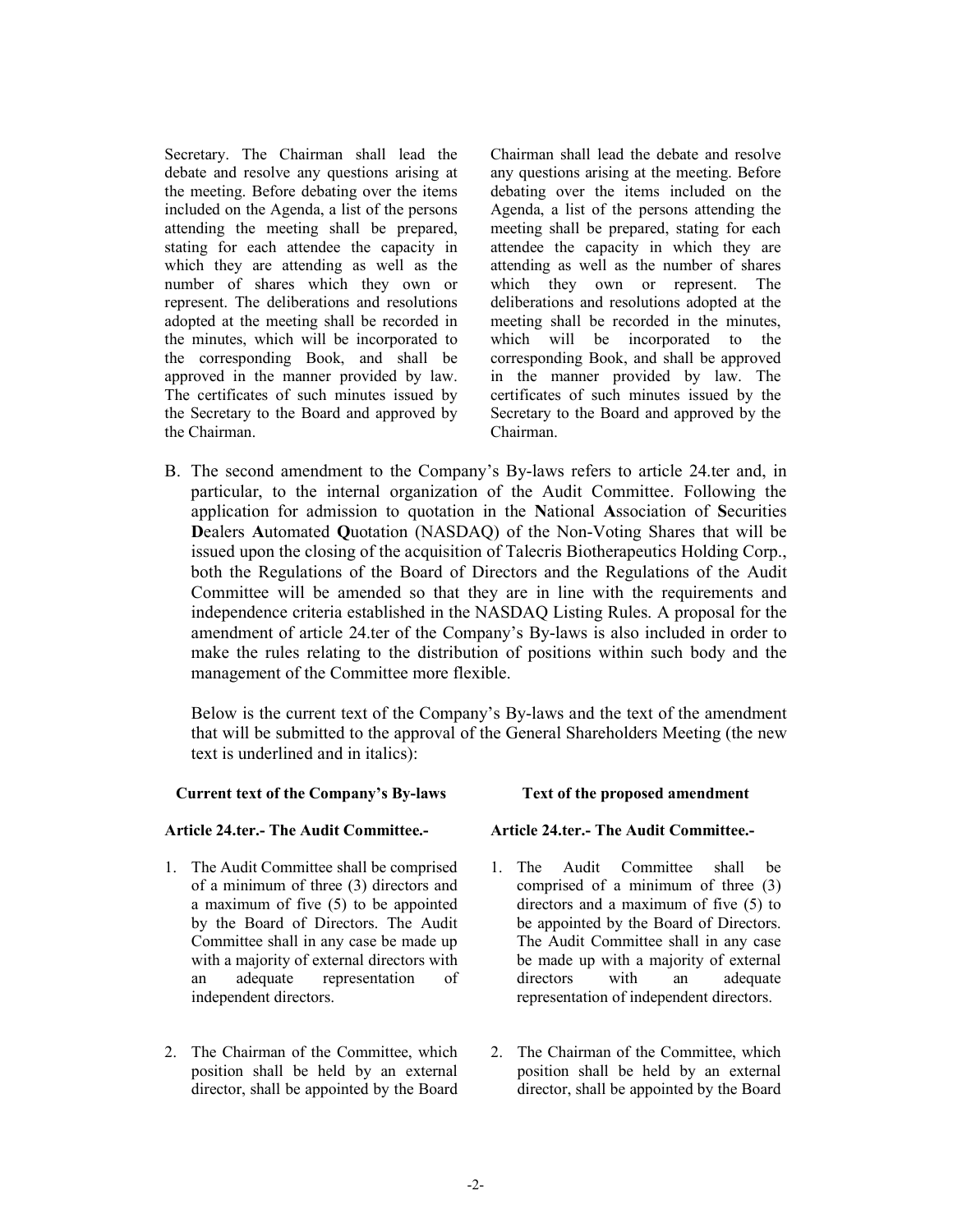of Directors. The Chairman shall be replaced every four (4) years and may be eligible for re-election only after one (1) year has elapsed since last holding office. The Secretary shall be (a) the Secretary or (b) the Vicesecretary to the Board of Directors, who may or may not be a member of the Committee, and may be assisted or, where applicable, replaced by (a) the Secretary or the next Vicesecretaries, by order of priority (in the event that office is to be held by a Vicesecretary) or (b) a Vicesecretary, by order of priority (in the event that office is to be held by the Secretary). The Secretary shall record the resolutions passed at each meeting of the Committee in the minutes and report to the full meeting of the Board of Directors through the Chairman. The Audit Committee shall be deemed validly held when half plus one of its members attended, personally or by proxy. Resolutions shall be passed by an absolute majority of the members present at the meeting. In the event of a tie vote, the Chairperson shall have the casting vote.

- 3. Notwithstanding the provisions of the Law, these By-laws or other commitments assigned to it by the Board of Directors, The Audit Committee shall have the following basic responsibilities:
- (a) Report to the shareholders at the General Shareholders Meeting regarding issues raised in connection with the matters for which the Committee is responsible;
- (b) Propose to the Board of Directors, for submission to the shareholders at the General Shareholders Meeting, the appointment of the Company's external auditors, the terms and conditions of employment of the auditors, the scope of their professional duties and, where

of Directors. The Chairman shall be replaced every four (4) years and may be eligible for re-election only after one (1) year has elapsed since last holding office. The Board of Directors will appoint the Secretary of the Audit Committee, who may be (a) one of the members of the Audit Committee (and, in such case, will be Secretary member of the Audit Committee), (b) any other member of the Board of Directors of the Company who is not a member of the Audit Committee (and, in such case, will be Secretary non member of the Audit Committee) or (c) the Secretary or a Vicesecretary of the Board of Directors (and, in such case, will be Secretary non member of the Audit Committee). The Secretary shall record the resolutions passed at each meeting of the Committee in the minutes and report to the full meeting of the Board of Directors through the Chairman. The Audit Committee shall be deemed validly held when half plus one of its members attended, personally or by proxy. Resolutions shall be passed by an absolute majority of the members present at the meeting. In the event of a tie vote, the Chairperson shall have the casting vote.

- 3. Notwithstanding the provisions of the Law, these By-laws or other commitments assigned to it by the Board of Directors, The Audit Committee shall have the following basic responsibilities:
- (a) Report to the shareholders at the General Shareholders Meeting regarding issues raised in connection with the matters for which the Committee is responsible;
- (b) Propose to the Board of Directors, for submission to the shareholders at the General Shareholders Meeting, the appointment of the Company's external auditors, the terms and conditions of employment of the auditors, the scope of their professional duties and, where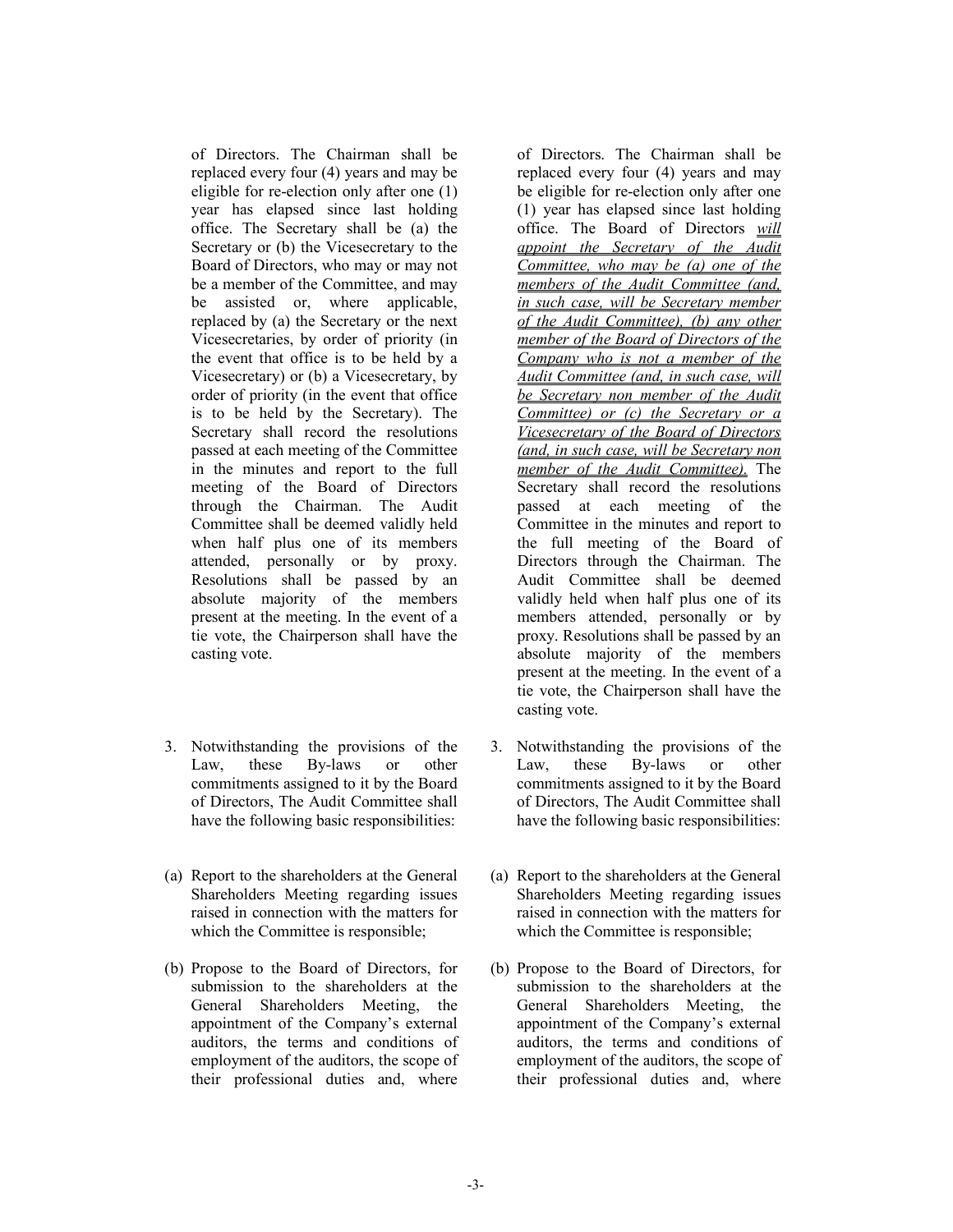appropriate, their removal or nonrenewal;

- (c) Monitor the internal audit services and inform about the selection, appointment, re-election and removal of its director;
- (d) Know the process for gathering financial information and the internal control system of the Company; review the Annual Accounts and the periodic financial statements that should be submitted to the securities regulatory authorities and make sure that the appropriate accounting standards are followed; report to the Board of Directors on any change in the accounting standards and on balance sheet and off balance sheet risks;
- (e) Receive information from the auditors regarding matters that could impair their independence, or any other matters relating to conduct of audits of the financial statements as well as any other communications provided for in the legislation governing audits of financial statements and in technical auditing regulations;
- (f) Supervise the transactions carried out by the Company with significant shareholders as set forth in the Regulations of the Board of Directors;
- (g) Ensure compliance with the Internal Code of Conduct for Securities Market Issues, these Regulations, the rules of conduct set out in the "Code of Ethics for Grifols Executives" and, in general, any other corporate regulations. Make the necessary proposals to improve such regulations.
- 4. The Audit Committee shall meet as many times as necessary to fulfil its duties.
- 5. Any member of the executive board or the Company staff whose presence is required by the Chairman is obliged to

appropriate, their removal or nonrenewal;

- (c) Monitor the internal audit services and inform about the selection, appointment, re-election and removal of its director;
- (d) Know the process for gathering financial information and the internal control system of the Company; review the Annual Accounts and the periodic financial statements that should be submitted to the securities regulatory authorities and make sure that the appropriate accounting standards are followed; report to the Board of Directors on any change in the accounting standards and on balance sheet and off balance sheet risks;
- (e) Receive information from the auditors regarding matters that could impair their independence, or any other matters relating to conduct of audits of the financial statements as well as any other communications provided for in the legislation governing audits of financial statements and in technical auditing regulations;
- (f) Supervise the transactions carried out by the Company with significant shareholders as set forth in the Regulations of the Board of Directors;
- (g) Ensure compliance with the Internal Code of Conduct for Securities Market Issues, these Regulations, the rules of conduct set out in the "Code of Ethics for Grifols Executives" and, in general, any other corporate regulations. Make the necessary proposals to improve such regulations.
- 4. The Audit Committee shall meet as many times as necessary to fulfil its duties.
- 5. Any member of the executive board or the Company staff whose presence is required by the Chairman is obliged to